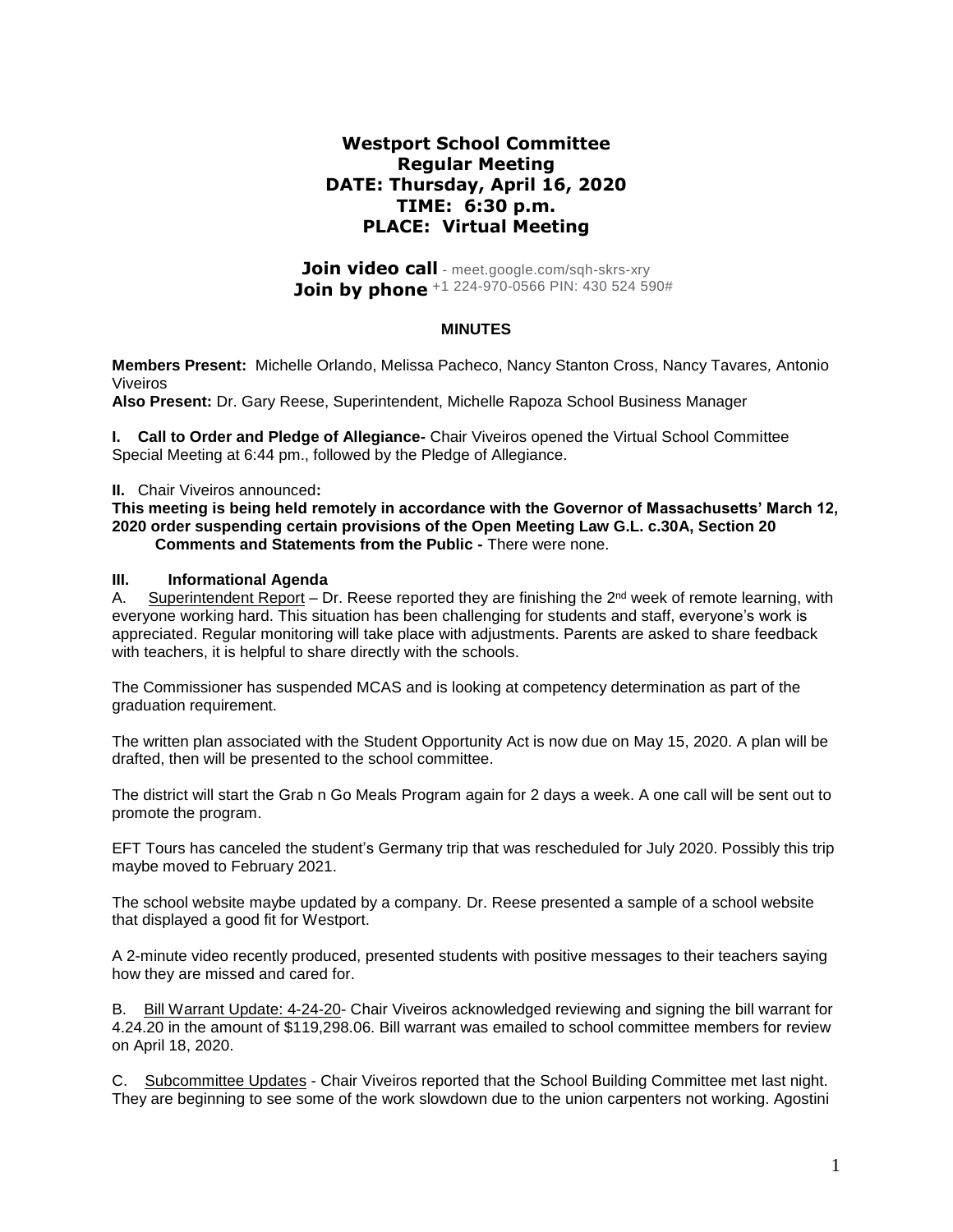is doing a great job. Mr. Gilchrist Construction Manager feels the project will be on time by making up work on Saturdays or doing extra hours each day. They also discussed that the subcontractor's supply chains are being slowed down, however everyone is hopeful.

Well testing has concluded with the testing of abutter's wells. They are exploring drilling another well on the campground property. Discussion took place concerning the fields, which depends on the outcome of the wells. They are working on safety measures dealing with COVID19 and working with the Board of Health in their request to monitor worker's temperatures.

## **IV. Action Agenda**

A. Review and Act on Minutes of Thursday, April 2, 2020 Virtual Meeting -

 A motion was made to approve the Minutes of Thursday, April 2, 2020 Virtual Meeting. Motion by Stanton Cross, seconded by Orlando 5/0/0

B. Review and Act on Continuation of Remote Learning from Tuesday, April 21<sup>st</sup> until Thursday, April 23<sup>rd</sup> and for the Last Day of School to be Determined at a Later Date - Approval is needed to have teachers working next week, previously scheduled as school vacation week.

A motion was made to continue Remote Learning from Tuesday, April 21<sup>st</sup> until Thursday, April 23<sup>rd</sup> and for the Last Day of School to be Determined at a Later Date.

Motion by Orlando, seconded by Stanton Cross 5/0/0

C. Review and Act on FY20 Line Item Budget Transfers - Ms. Rapoza went over requests for transfers from the FY20 budget.

1. Transfer \$29,736 from various line items in Regular Ed. Salaries to various line items in Regular Ed. Expenses.

2. Transfer \$11,802 from various line items in SPED Salaries to various line items in SPED Expenses.

 A motion was made to transfer \$29,736 from various line items in Regular Ed. Salaries to various line items in Regular Ed. Expenses and \$11,802 from various line items in SPED Salaries to various line items in SPED Expenses.

Motion by Orlando, seconded by Pacheco 5/0/0

D. Review and Act on FY21 Budget - Dr. Reese explained the timeline of the budget process. On March 6, 2020 the school committee discussed proposed adjustments and voted on a figure of \$19,340,617. On April 8, 2020, the district was notified by the Town to further reduce the budget and the proposed figure was reduced to \$18,996,102.

Discussion took place on meeting with the Town and the BOS next week, then a Work Session will be scheduled for the members to review the budget.

E. Review and Act on WJSHS 2020-2021 Program of Studies - Mr. Aho highlighted the FY21 key changes from the Program of Studies. Math and English full year of support, changing AP to 3 quarters, Foreign Language 2 years, and replaced Tech Fluency with Computer Design 101.

Guidance placed forms into Google Classroom and they are due on April 27 for review, then to build the master schedule by May 1. Mr. Aho recommends getting this process moving in order to get everything aligned and in place. Mr. Aho clarified these offerings reflect what we have now, the current budget does not support more staffing that is needed to offer the new and expanded schedule.

Discussion took place on having the expanded schedule and being able to provide the best educational opportunities to the students of Westport. In addition, staff needs to know if they are going with a schedule change.